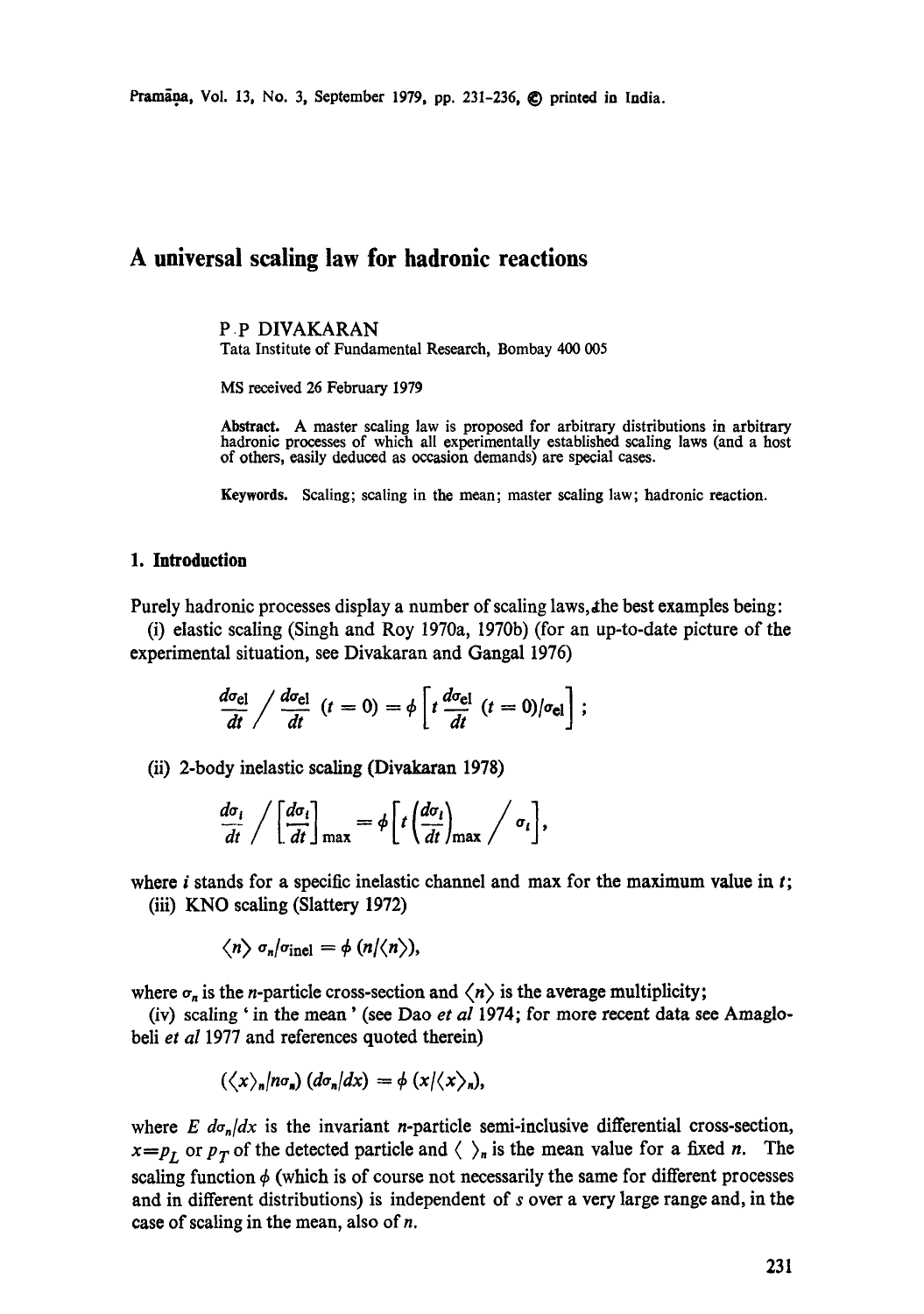## 232 *P P Divakaran*

As understood at present, these scaling phenomena have little in common, either in our theoretical understanding or even in the form in which they are expressed. Thus, to take models first, an approximate form of elastic (geometrical) scaling was recognised (Dias de Deus 1973) to be a property of a specific model of diffraction scattering; KNO scaling was proposed by Koba *et al* (1972) on the basis of Feynman scaling which has also been used, together with some other assumptions, to justify (Svensson and Sollin 1975; Yaes 1976) scaling in the mean. At a more basic theoretical level, there have been a number of investigations on the model-independent foundations of elastic scaling (see Divakaran 1978 for a brief summary and complete references). These investigations have remained inconclusive, but have nevertheless given valuable insights.

The purpose of the present paper is to formulate a universal scaling law, of which the known scaling laws (i) to (iv) are special cases. This has the obvious advantage of reeognising a hitherto unsuspected common formulation applicable to virtually all known scaling laws and of suggesting an unlimited number of new ones. But, more important from the theoretical point of view, insights gained in the model-independent work on the foundations of elastic and inelastic scaling now become immediately relevant to all scaling phenomena, as explained in the last section of this paper.

The object of interest is the simultaneous differential distribution  $f(x_1, \ldots, x_k, s)$ in the variables  $x_1, \ldots, x_k$  at the centre-of-mass energy  $\sqrt{s}$  in the relevant hadronic process. In the next section we discuss the elementary case  $k = 1$ , applicable to (i), (ii) and (iii) above. Generalisation to the case  $k=2$  is taken up in § 3 and applied to scaling in the mean. Extension to  $k > 2$  is trivial and will be pointed out at the appropriate point. The notational convention of writing  $f(x_1, s)$  for  $\int f(x_1, x_2, s) dx_2$ (and similarly for  $f(x_2, s)$ ) and  $f(s)$  for  $\int f(x_1, x_2, s) dx_1 dx_2 (= \int f(x_1, s) dx_1$ ) is economical and will be adopted. All integrals with the limits not explicitly indicated are over the entire physical range of the relevant variables.

#### **2. Simple sealing**

Our starting point is the observation that the elastic and inelastic sealing laws (examples (i) and (ii)) are of the general form

$$
f(x, s) = f^{\mathbf{0}}(s) \phi(\xi), \tag{1}
$$

where 
$$
\xi = xf^0(s)/f(s); f^0(s) = \frac{\max x}{x} f(x, s);
$$
 (2)

i.e., all the s-dependence of  $\phi(\xi, s) = f(x, s)/f^0(s)$  is through the coefficient  $f^0(s)/f(s)$ of  $x$  in the definition of the scaling variable. Scaling is the statement that

$$
\phi(\xi)=\lim_{s\to\infty}\phi(\xi,s)
$$

exists (in practice, that  $\phi(\xi, s)$  has a very weak s dependence over a large range of sufficiently large s). Both elastic and inelastic scaling are special cases with  $x=t$ ,  $f(x, s) = (d\sigma/dt)$  (*t*, *s*); if in particular the scattering is diffractive (e.g., elastic),  $f<sup>0</sup>(s)$  $=(d\sigma/dt)$   $(t=0, s)$  either from observation or from unitarity.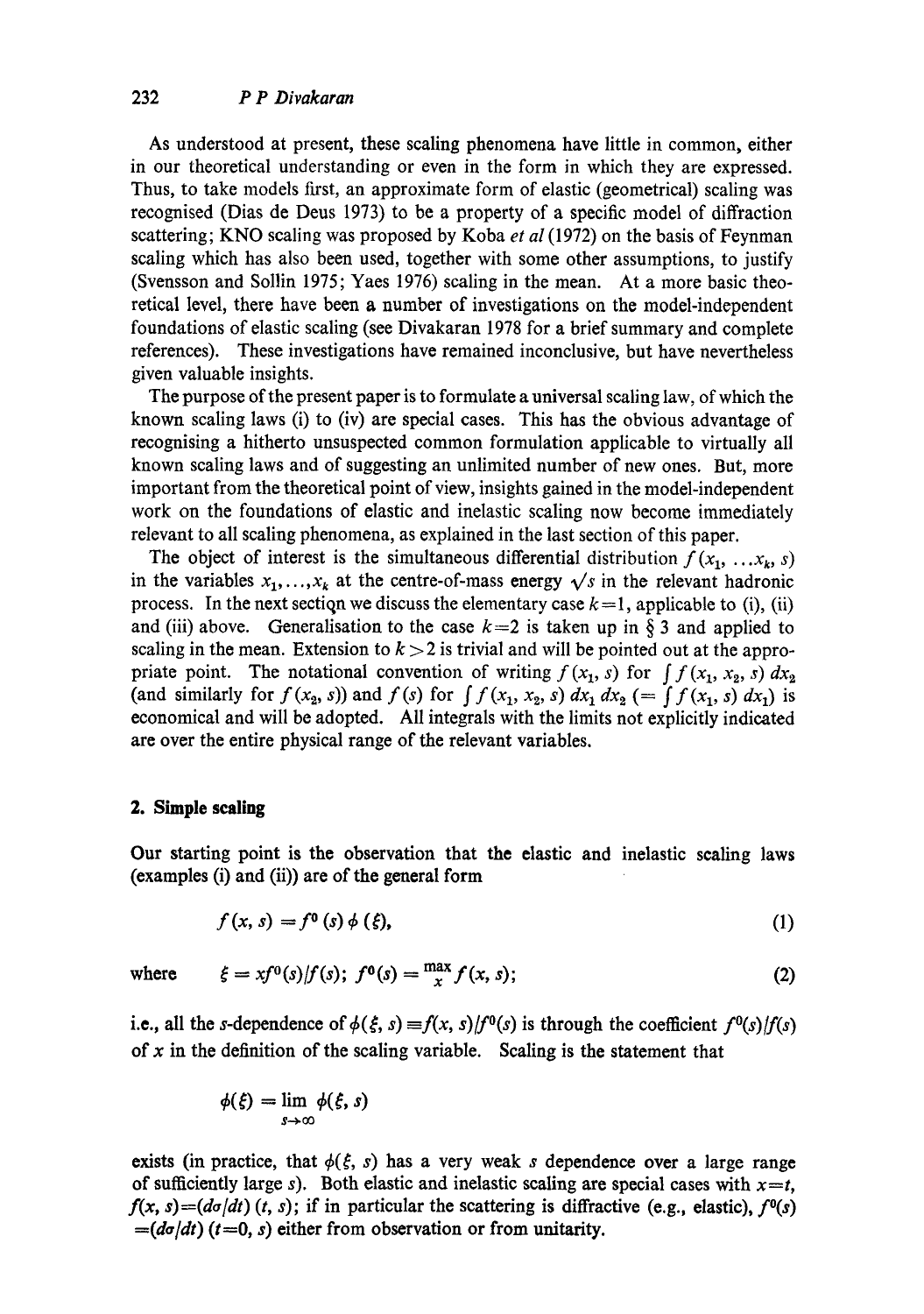Note that if  $f(x, s)$  scales, so does  $g(s) f(x, s)$  for arbitrary g; normalisations are therefore unimportant.

To bring KNO scaling within the scope of  $(1)$ , note that if  $f(x, s)$  scales (i.e., has the property of (1) and (2)), it also *scales in the mean:* 

$$
f(x, s) \langle x \rangle (s) = f(s) \psi (x/\langle x \rangle (s)). \tag{3}
$$

This follows trivially from  $(1)$  and  $(2)$  and the definition of the (s-dependent) mean of  $x$ ,

$$
\langle x \rangle (s) = \int f(x, s) x dx \int \int f(x, s) dx
$$
  
=  $(f(s)/f^{0}(s)) \int \phi(\xi) \xi d\xi \int \int \phi(\xi) d\xi = \lambda f(s)/f^{0}(s),$ 

where  $\lambda$  is a non-trivial constant. A special case of (3) covers KNO scaling: take  $x=n$  and  $f(x, s) = \sigma_n(s)$  so that  $f(s) = \sigma_{\text{inel}}(s)$ .

Thus, elastic, 2-body inelastic and KNO scaling are all special cases of (1).

#### **3. The master scaling law**

We now seek a generalisation of the simple scaling law  $(1)$ , to 2 variables. There is an obvious constraint to be satisfied *:*  $f(x_1, x_2, s)$  when integrated over one of  $x_1$  or  $x_2$ must satisfy simple scaling in the other variable, e.g.

$$
f(x_1, s) = f_1^0(s) \phi_1(\xi_1), \tag{4}
$$

where

$$
\xi_1 = x_1 \, f_1^0(s) / f(s), \, f_1^0(s) = \max_{x_1}^{\max} f(x_1, s), \tag{5}
$$

and (as a reminder of our notational convention),

$$
f(x_1, s) = \int f(x_1, x_2, s) \ dx_2.
$$

This constraint *uniquely* determines the master scaling law:

$$
f(s) f(x_1, x_2, s) = f_1^0(s) f_2^0(s) \phi \left( \xi_1, \xi_2 \right), \tag{6}
$$

[The generalisation for  $k > 2$  is

$$
(f(s))^{k-1} f(x_1, ..., x_k, s) = f_1^0(s) f_2^0(s) ... f_k^0(s) \phi(\xi_1, ..., \xi_k).
$$
 (7)

tThis has also been noted by K V L Sarma, private communication. Alternatively, if we take  $x=n(n-1)$ , an experimentally better variant of KNO scaling results (Rao and Sarma 1973).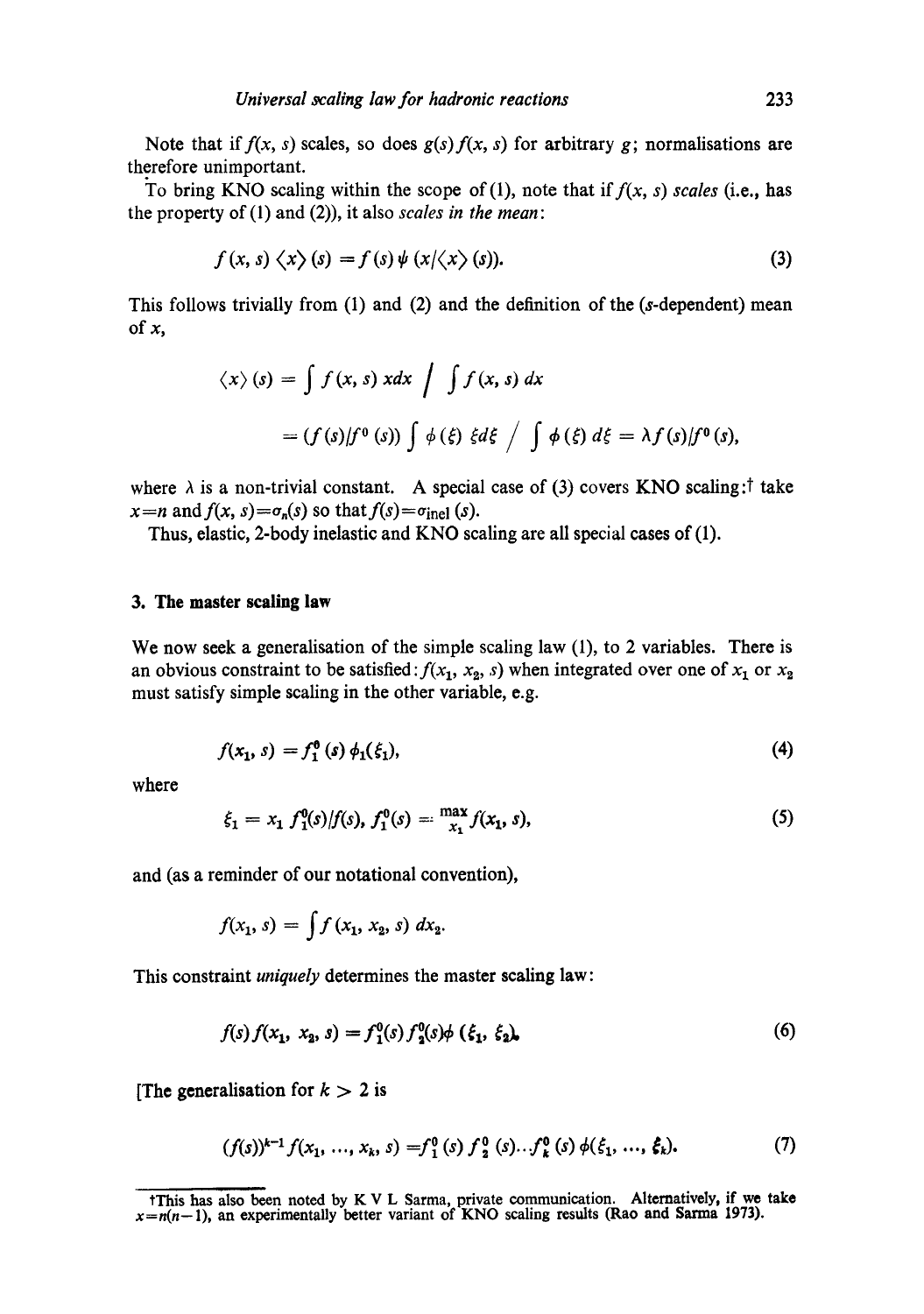234 *P P Divakaran* 

with  $\qquad \qquad \xi_i = x_i f^0_i(s)/f(s)$  and

$$
f_i^0(s) = \max_{x_i} \int f(x_1, ..., x_k, s) dx_1...dx_{i-1}dx_{i+1}...dx_k].
$$

As in the case of simple scaling, (6) can be written in a number of equivalent ways in terms of various means. First define the *complete mean* of  $x_i$ :

$$
\langle x_i \rangle (s) = \int f(x_1, x_2, s) x_i dx_1 dx_2/f(s). \tag{8}
$$

It is easily verified that  $f(x_1, x_2, s)$  scales in the complete mean:

$$
f(x_1, x_2, s) \langle x_1 \rangle (s) \langle x_2 \rangle (s) = f(s) \psi(x_1/\langle x_1 \rangle (s), x_2/\langle x_2 \rangle (s)). \tag{9}
$$

We may also define *partial means,* e.g.,

$$
\langle x_1 \rangle (x_2, s) = \int f(x_1, x_2, s) x_1 dx_1 / f(x_2, s).
$$
 (10)

A simple calculation using (6) gives

$$
x_1/(\langle x_1 \rangle (x_2, s)) = \xi_1 \lambda_1(\xi_2), \tag{11}
$$

where

$$
\lambda_1^{-1} (\xi_2) = \int \phi (\xi_1, \xi_2) \xi_1 d\xi_1 / \int \phi (\xi_1, \xi_2) d\xi_1
$$
 (12)

and a similar equation with 1 $\leftrightarrow$ -2. The solution of these equations for  $\xi_1$  and  $\xi_2$  is of the form

$$
\xi_i = \rho_i \left( x_1 / \langle x_1 \rangle \left( x_2, s \right), x_2 / \langle x_2 \rangle \left( x_1, s \right) \right). \tag{13}
$$

From **(6), (11) and (13), f** also *scales in the partial mean:* 

$$
f(x_1, x_2, s) \langle x_1 \rangle (x_2, s) \langle x_2 \rangle (x_1, s)
$$
  
=  $\chi(x_1/\langle x_1 \rangle (x_2, s), x_2/\langle x_2 \rangle (x_1, s)).$  (14)

Finally, yet another useful form of the master scaling law results on converting  $\xi_1$ , say, into  $x_1/\langle x_1 \rangle$  ( $x_2$ , s) through (11):

$$
f(x_1, x_2, s) \langle x_1 \rangle (x_2, s) = f_2^0(s) \omega(x_1/\langle x_1 \rangle (x_2, s), \xi_2). \tag{15}
$$

It is this last form (15) which leads most directly to the scaling of Dao *et al* (1974). Take  $x_1 = p_L$  (or  $p_T$ ),  $x_2 = n$  and  $f(x_1, x_2, s) = (n\sigma_n)^{-1} d\sigma_n / dp_L$ , the normalised, invariant, semi-inclusive  $P_L$  distribution, with  $\int (d\sigma_n/dp_L) dp_L = n\sigma_n$ . Then

$$
f(s) = \sum_{n} (n\sigma_n(s))^{-1} \int \frac{d\sigma_n}{dp_L} dp_L = \sum_{n} 1 = N,
$$
 (16)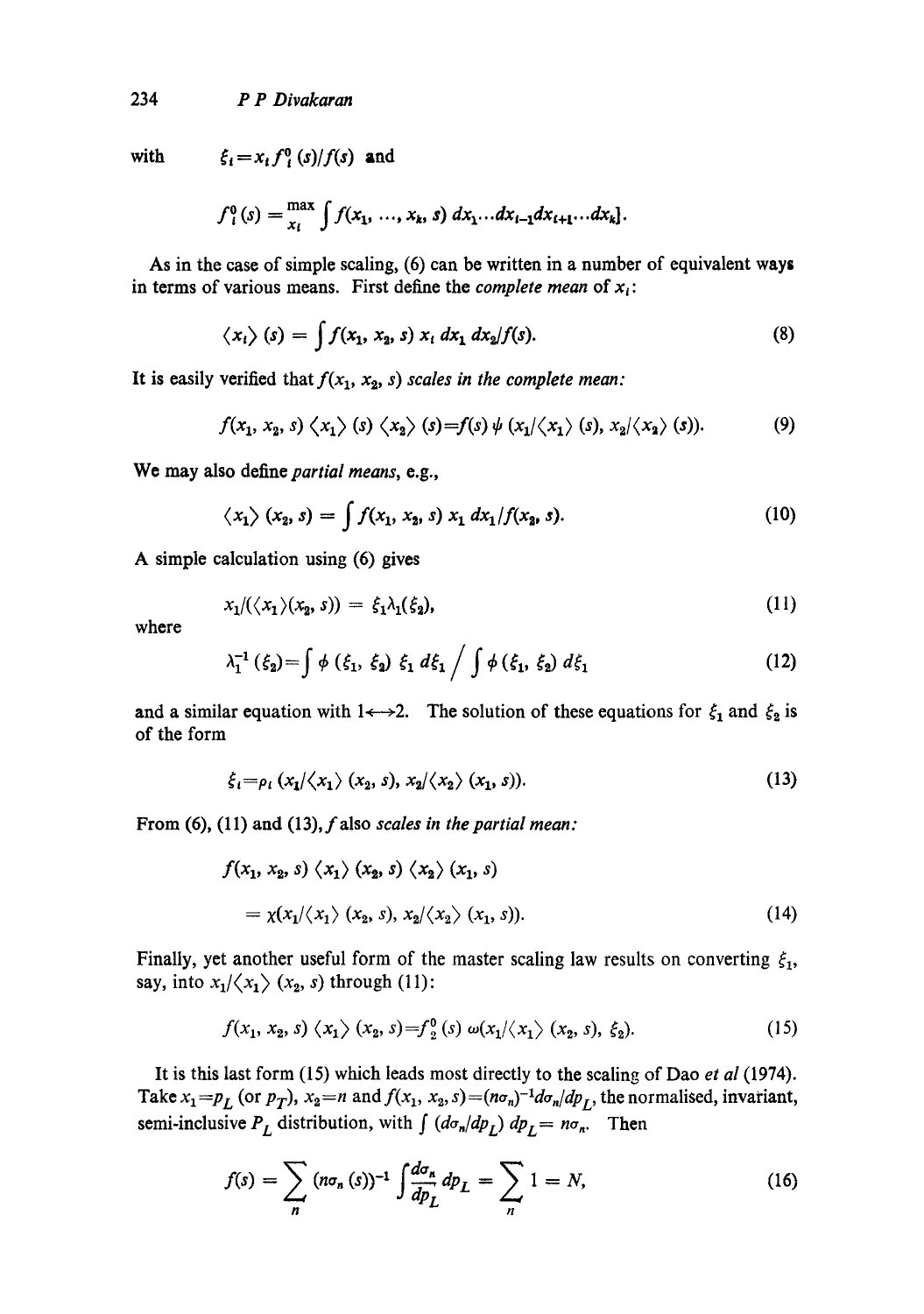where  $N \propto s^{1/2}$  is the maximum value of the multiplicity; and

$$
f_{2}^{0}(s) = \frac{\max}{n} (n\sigma_{n})^{-1} \int \frac{d\sigma_{n}}{dp_{L}} dp_{L} = 1.
$$
 (17)

Substituting in (15), we have

$$
(n\sigma_n)^{-1} \frac{d\sigma_n}{dp_L} (p_L, s) \langle p_L \rangle_n (s) = \omega(p_L) \langle p_L \rangle_n (s), n/N). \tag{18}
$$

In the scaling limit (in which  $N \to \infty$ ), the dependence of  $\omega$  on *n* disappears and we have precisely the scaling of Dao *et al* (1974), (it may be recalled that even for the lowest energy (13 GeV/c) data used by Dao *et al, N*  $\simeq$  35 while *n*=4).

#### **4. Theoretical basis**

What equations (6)and (7)express is a universal scaling law in several scaling variables which has the feature that the validity of scaling in all  $k$  variables implies its validity in any subset of them when the others are integrated over. This is a good guiding principle in the search for scaling laws in general and indeed works very well--it subsumes all hitherto known scaling behaviours in hadronic reactions, as we have seen. It is therefore very desirable that it should be tested in as many experimental situations and for as wide a choice of scaling variables as possible.

But as mentioned in  $\S$  1, a greater theoretical gain is that this unification extends to all (multiparticle) distributions the model independent understanding we have gained of elastic and inelastic 2-body scaling. A proof of scaling would consist in showing that the function

$$
\phi(\xi_1, ..., \xi_k; s) \equiv [f_1^0(s), ..., f_k^0(s)]^{-1} (f(s))^{k-1} f(x_1, ..., x_k, s),
$$

has a limit  $\phi(\xi_1,...,\xi_k)$  as  $s\rightarrow\infty$  with  $\xi_1,...,\xi_k$  fixed. Such a proof from general principles is nowhere near available, even for elastic scattering. The strongest statement that can be made without unjustified assumptions is that the following *necessary* condition for the validity of scaling is true (Divakaran and Gangal 1976): every sequence  $\phi_a$  ( $\xi_1, ..., \xi_k$ ,  $s_n$ ), with  $s_n \to \infty$  as  $n \to \infty$  has a convergent subsequence, where the subscript a signifies the average of  $\phi$  over the scaling variables in infinitesimally small ' bins' of widths  $a_1, \ldots, a_k$ . This result is a consequence of the Ascoli-Arzelà theorem (first used in this context by Cornille and Martin 1976). It is trivial to verify that the reasoning used to check its validity for the general 2 body $\rightarrow$  2 body process (Divakaran 1978) goes through for the general scaling formula, equation (7). Thus the master scaling law satisfies at least a necessary zeroth condition which the ' correct' scaling law must meet.

The obstacle to a completely satisfactory proof is that the limit scaling function has to be shown to be unique, i.e., independent of the sequences used to define it (Cornille and Martin 1976). Our unified formulation of scaling makes it possible to hope that